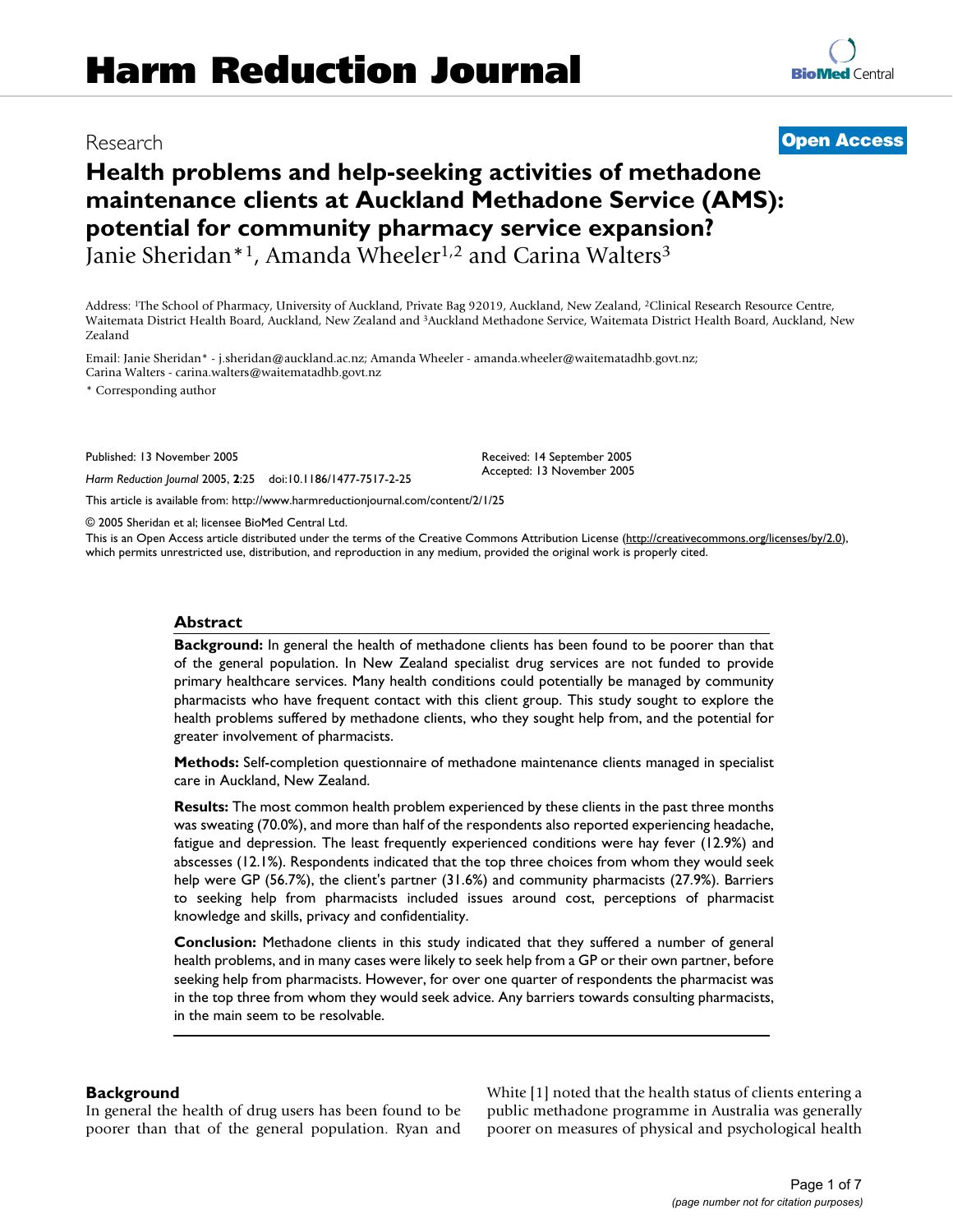than that of the general population. A New Zealand study of self-assessed health status (using SF36) found this was significantly worse in methadone patients than the New Zealand population mean score, and 75% of the sample had engaged in help-seeking activities around general health issues for themselves [2]. With regard to psychological health, Brienza et al found that 42% of methadone patients met criteria for major depression [3].

Research focusing on more specific aspects of methadone client health has pointed to significant poor health and morbidity. In a study of nutrition, methadone clients were found to prefer sweet foods and to consume in excess of the daily recommended proportion of mono and disaccharides [4]. A similar finding was noted in Australia where women in methadone treatment had a high sugar and low fibre intake [5], and Best and colleagues noted that among methadone patients in their study, 3% reported no "eating events" in the previous three days and 27% had eaten no cooked meals [6]. Other health problems which particularly affect methadone clients include sweating and constipation [7], sleep disturbances [8,9] and dental problems [10-12]. Lack of treatment for such problems may result in increased health-related harm to drug users.

In New Zealand, community pharmacists have long been involved in the provision of harm reduction services to drug misusers – either through their role in the provision of needle exchange [13,14] or through the dispensing of methadone prescriptions for the management of opiate dependence. In 2003 it was estimated that around 1 in 5 community pharmacies provided a needle exchange service (personal communication – Charles Henderson) and approximately a half of community pharmacists work in pharmacies which dispensed methadone prescriptions (personal communication – Linda Bryant). These figures are similar to those found in England and Wales [15] and represent a major contribution of the profession to providing support and healthcare to drug users.

The provision of these services brings community pharmacists into frequent contact with injecting drug users and opiate dependent patients [16], thus creating potential opportunities for further intervention around a wide range of issues. For example, many needle exchange pharmacies provide written and verbal information on testing for blood borne viruses, accessing treatment, avoiding overdose and safer injecting [17]. Such interventions are obvious in relation to the client group. However, it may be argued that community pharmacists having successfully taken on such roles, have tended to focus on the drug user in terms of their drug use and route of use, and have possibly paid less attention to the general health issues of drug users. Such health problems may be the same kind of health problems suffered by the general population (e.g. coughs, colds, headache etc) or may be directly related to their drug use. There is however, the issue of stigmatisation of drug users, in which legitimate requests for overthe-counter remedies for problems such as pain, coughs and colds may be treated with suspicion, as many of these products contain substances liable to abuse [18,19].

This present study has sought to explore some of these issues in a group of methadone clients at Auckland Methadone Service (AMS), New Zealand. AMS provides a methadone maintenance, methadone reduction and methadone detoxification service to opiate dependent clients in a catchment area of almost 1.2 million [20-22]. At the time of conducting the study (Mid January to mid April 2005), AMS was funded to provide services for 989 methadone clients. Around three quarters are managed within the service having their methadone prescribed to them by AMS medical officers and seeing a case manager at least once every three months at a Community Alcohol and Drug service (CADS) clinic of their choice, the remaining quarter managed in primary care having their methadone prescribed by authorised general practitioners and routinely accessing AMS for further consultation. GP managed clients have been stabilised within the service and are considered to be more stable with regard to drug use and behaviour than those managed within AMS.

AMS is not funded to provide general healthcare to clients, so those managed within the service who do not have a GP to consult about their health may need to use other health professionals or lay people for help with such problems. In addition, in New Zealand, GP care incurs a cost to the patient at the point of access and may be seen as a barrier to accessing treatment; treatment through AMS is free of charge.

Another health professional trained to provide advice, treatment and referral is the community pharmacist. Consulting the pharmacist is free of charge and no appointment is needed. However, if medicines are required they must either be purchased from the pharmacy or obtained on prescription, both of which will incur a cost. In theory, with methadone clients seeing pharmacists several times a week to collect their prescribed methadone there are numerous opportunities for clients to consult pharmacists about their health, or for pharmacists to proactively enquire about health issues known to be of particular problem for methadone clients.

There are a number of potential barriers to methadone clients seeking healthcare from community pharmacists. Research into drug users' views of accessing methadone and needle exchange services through pharmacies have described several barriers. These include the attitudes of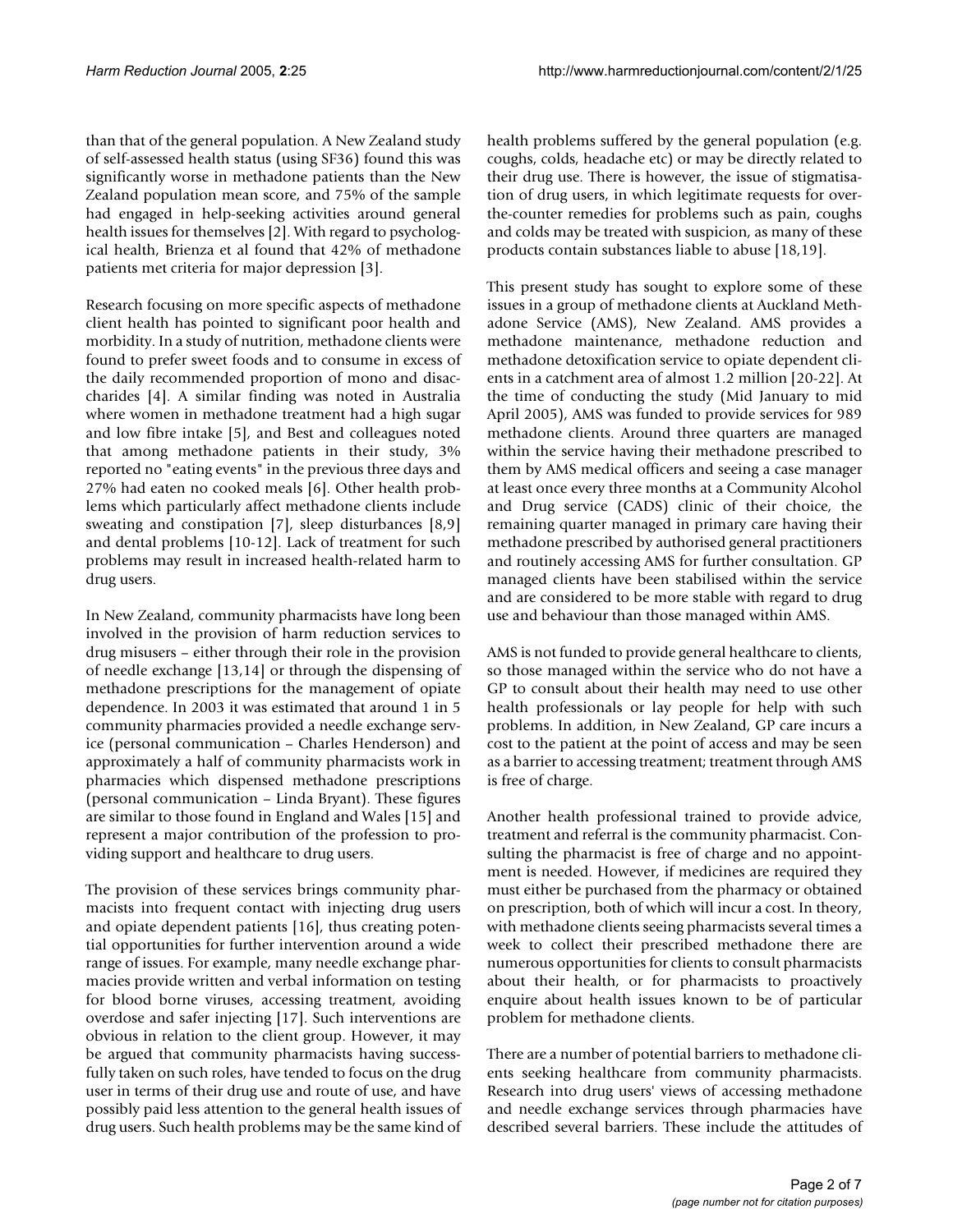the pharmacist and staff and lack of privacy [23-25]. In addition, many pharmacists report not wishing to provide these services [15,16] and thus maybe unlikely to be willing to provide primary healthcare services to drug users.

In New Zealand, no data exist about the incidence of general health problems suffered by methadone patients, nor have the potential barriers to accessing advice and treatment through community pharmacies been explored. In order to better understand some of the issues around the general health problems of methadone clients, whom they access for help and treatment, and barriers to utilising community pharmacists for help and treatment, a study was designed with the following aims:

• To review the general health problems that AMS clients managed within the specialist services suffered in a 3 month period;

• To document the incidence of chronic medical conditions;

- To explore who AMS clients turn to for advice;
- To explore whether clients utilise community pharmacists for this type of advice;

• To explore barriers to a greater role for community pharmacists.

#### **Methods** *Study design*

The study employed a cross sectional design, using a selfcompletion questionnaire.

# *Sample*

All AMS clients managed within specialist services, but not those managed through authorised GP care, and who had appointments within the next three months were included in the study. AMS is not funded to provide general healthcare to methadone clients, thus those managed by GPs were not included because they already had access to healthcare via their GP-managed methadone treatment and thus may have biased the results.

# *Sampling procedure*

AMS clients managed through the CADS services were identified through the AMS database, and a list of AMS clients attending each CADS clinic on a "once every three months" basis was provided to the admissions officers (AOs) at each of the five CADS clinics. As a client presented for their appointment, he or she was asked whether they would be willing to complete a brief questionnaire either whilst waiting for their appointment or take it home and complete it later, returning it in a prepaid envelope provided for its return. Once a client had been approached the AO ticked off the client from the list, ensuring clients were only approached once.

This process took place between mid January and mid April 2005, thus capturing a 3-month time period in which, theoretically, each client would be seen by the service. In reality, a number of clients did not make or attend appointments, and the denominator for this study was therefore the number of clients attending appointments during this time period.

# *Questionnaire design*

A self-completion quantitative questionnaire was developed to explore perceived health status and treatmentseeking behaviour for individuals. Although other instruments are available that measure heath and wellbeing such as SF36 [26], the Quality of Wellbeing Scale [27] and Sickness Impact Profile Scale [28], they tend to focus on global health issues and are not designed with opiate users in mind. The health sections of the Opiate Treatment Index [29] contain a number of questions on health. However, the instrument is designed to explore health in a four-week period in a clinical setting, and is not designed for self-completion. In this study, the aim was to explore incidence of general health issues such as minor ailments which may or may not be specific to drug use, as a way of gauging potential for a community pharmacist role. From this perspective a three month time period was used, (four weeks being considered to short a period to capture the incidence of rarer health problems), and a selection of general health items was chosen that could be responded to by community pharmacists, and for which there are over-the-counter remedies available. Other more drug-specific items were included after discussion with the AMS clinical team, who wished to utilise the opportunity provided by the study to collect data on the clients. The questionnaire was reviewed by consumer advisors, AMS medical officers and case managers. Questionnaires were pre-piloted amongst staff and consumer advisors at CADS, and feedback indicated it was easy to complete, taking 5–10 minutes.

Questionnaires were anonymous – no client identifiers were required. Health problems surveyed include general health problems and symptoms suffered in the previous three months (e.g. cold, indigestion, nausea, diarrhoea, sweating, constipation, toothache, loss of appetite, abscesses, swollen hands and feet/fluid retention), psycho-neurological problems (headaches, difficulty sleeping, fatigue, depression), respiratory problems (hay fever cough, dry mouth), dry and itching eyes, and skin rashes. The existence of chronic health problems was also explored. Help- and treatment-seeking behaviour, barriers to help-seeking, and substance use were also surveyed.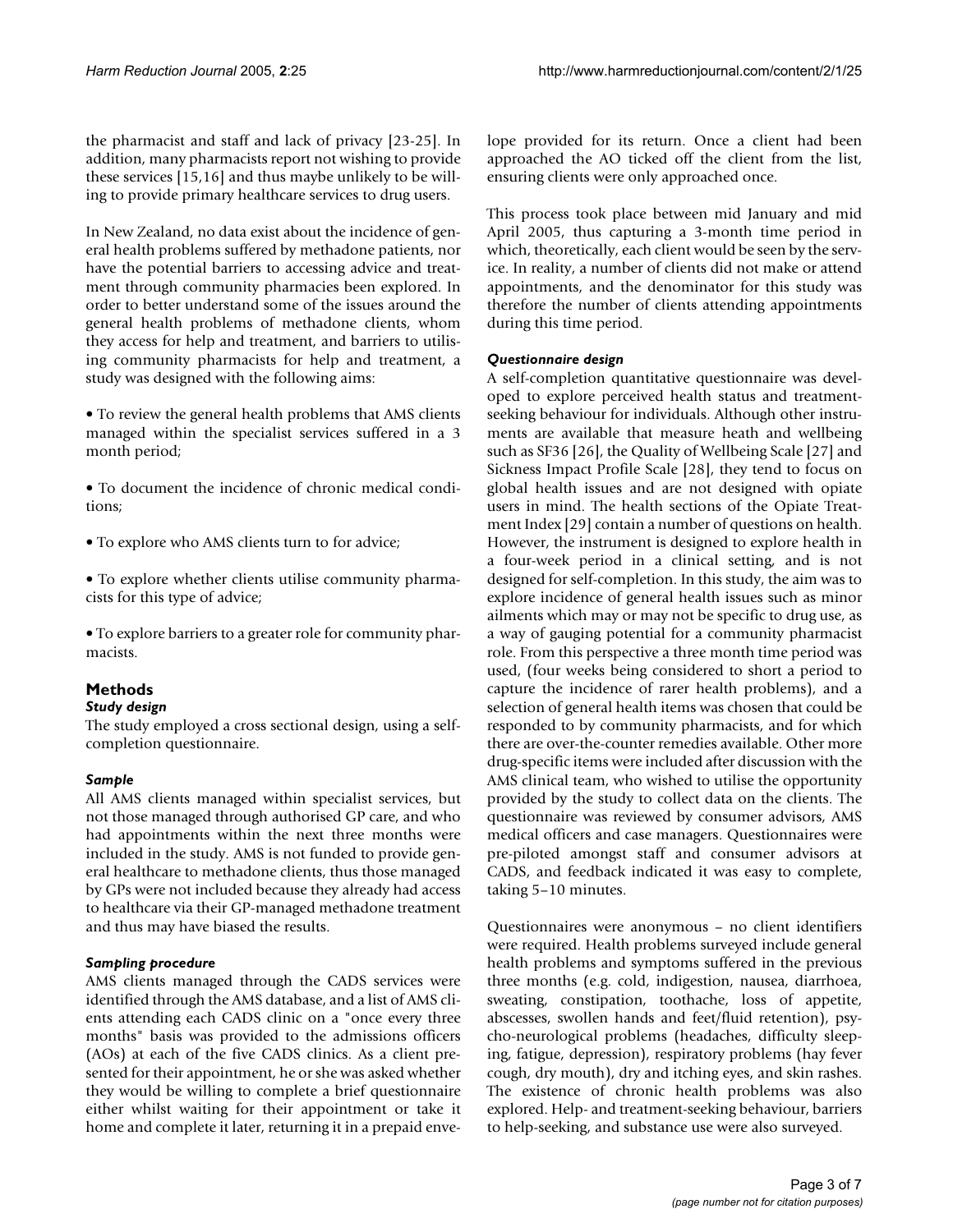**Table 1: Self-reported medical conditions\* (N = 221)**

|                                                     | N      | (%)   |
|-----------------------------------------------------|--------|-------|
| Any self reported medical condition from list below | 186    | 84.2  |
| Hepatitis C                                         | $ $  4 | 51.6  |
| Mental health problems                              | 53     | 24.0  |
| Chronic pain                                        | 51     | 23. I |
| Migraine                                            | 47     | 21.3  |
| Asthma                                              | 40     | 18.1  |
| Hayfever or other allergies                         | 36     | 16.3  |
| <b>Fczema/dermatitis</b>                            | 20     | 9.0   |
| High blood pressure                                 | 18     | 8. I  |
| Arthritis                                           | 12     | 5.4   |
| Hepatitis B                                         | 12     | 5.4   |
| <b>Diabetes</b>                                     | 5      | 23    |
| HIV                                                 | 0      | 0     |

\*identified by ticking a box. No tick assumed to be not suffered from the condition

Data were entered into SPSS version 12.1, and analysed using general frequencies. Further analysis was conducted using appropriate parametric and non-parametric statistical tests.

### **Results**

During the study period 715 appointments with AMS clients were scheduled, and a total of 556 clients (77.7%) were seen at appointments. Of these 556, 335 (60.3%) were male, 424 (76.3%) were European/Pakeha, 65 (11.7) Maori, 8 (1.4%) Pacific, 8 (1.4%) Asian and 51 (9.2%) other. Of these, 361 clients (65%) (57.9% male) were 'offered' a questionnaire, according to the records kept by AOs at each CADS clinic. Of these, 231 (64%) completed and returned a questionnaire (representing 42% who had appointments). Just over half (50.2%) were male (data missing on 14 cases), and the majority selfidentified solely as European/Pakeha (72.7%). Maori (including those identifying as Maori and Pakeha) clients comprised 15.5%, Pacific Islanders 1.8%, Asian 0.9% and others 2.2% of the respondents (data missing on 16 cases). Just over half of the respondents (52.9%) stated they had a GP with whom they could comfortably discuss health problems (data missing on 23 cases).

Respondents had used the following substances once a week or more frequently in the previous three months: morphine 14.5%, cannabis 40.5%, stimulants (e.g. methamphetamine) 11.5%, ecstasy 2.2%, alcohol 23.3% and cigarettes 74.4% (data missing on 8 cases).

Table 1 provides data on self-reported chronic health problems. The most common condition that the respondents reported suffering from was hepatitis C (51.6%). About a quarter of the respondents (24.0%) reported mental health problems, 23.1% reported suffering from chronic pain, and 21.3% suffered from migraine. Only

| Table 2: Health problems suffered in last 3 months* (N = 231) |  |  |  |  |  |  |
|---------------------------------------------------------------|--|--|--|--|--|--|
|---------------------------------------------------------------|--|--|--|--|--|--|

|                    | N   | %                |
|--------------------|-----|------------------|
| No health problems | 3   | $\overline{1.3}$ |
| Cold               | 56  | 24.2             |
| Hayfever           | 28  | 12.1             |
| Headaches          | 130 | 56.3             |
| Indigestion        | 54  | 23.4             |
| Cough              | 56  | 24.2             |
| <b>Nausea</b>      | 80  | 34.6             |
| Diarrhoea          | 39  | 16.9             |
| Sweating           | 162 | 70.1             |
| Skin rashes        | 49  | 21.2             |
| Dry/itchy eye      | 36  | 15.6             |
| Dry mouth          | 104 | 44.2             |
| Constipation       | 105 | 45.5             |
| Sleep problems     | 135 | 58.4             |
| Toothache          | 108 | 46.8             |
| Fatigue            | 117 | 50.6             |
| Depression         | 117 | 50.6             |
| Swollen hands/feet | 66  | 28.6             |
| Loss of appetite   | 90  | 30.9             |
| Abscesses          | 32  | 13.9             |

\* identified by ticking a box. No tick assumed to be not suffered from the problem

2.3% of the respondents had diabetes and none of them reported being HIV positive.

Clients were asked to identify health problems suffered in the last three months from a list provided (see Table 2 for details), by ticking a box for 'yes'. A blank box was assumed to be a negative response. The most common health problem experienced by these clients in the past three months was sweating (70.0%). More than half of the respondents also reported experiencing headache, fatigue and depression. The least frequently experienced conditions were hay fever (12.9%) and abscesses (12.1%). Respondents had suffered from a mean of 6.76 conditions (sd = 4.12; median = 6; mode = 4; range =  $0-$ 19).

Clients were asked to tick up to three individuals or groups from a list provided, that they were most likely to ask for help when suffering from any health-related problems mentioned in Table 2, by ticking a box for 'yes'. A blank box was assumed to be a negative response. The most popular choices were the GP (56.7%), the client's partner (31.6%) and community pharmacists (27.9%). None of the respondents identified Maori health workers nor Hapu, Iwi health kaimahi among their first three choices. Five respondents stated that they would not seek help from anyone apart from themselves (see Table 3).

Similarly, the respondents were then asked to identify who else they would consider asking for advice/help (see Table 3). Collating responses to 'who would you be most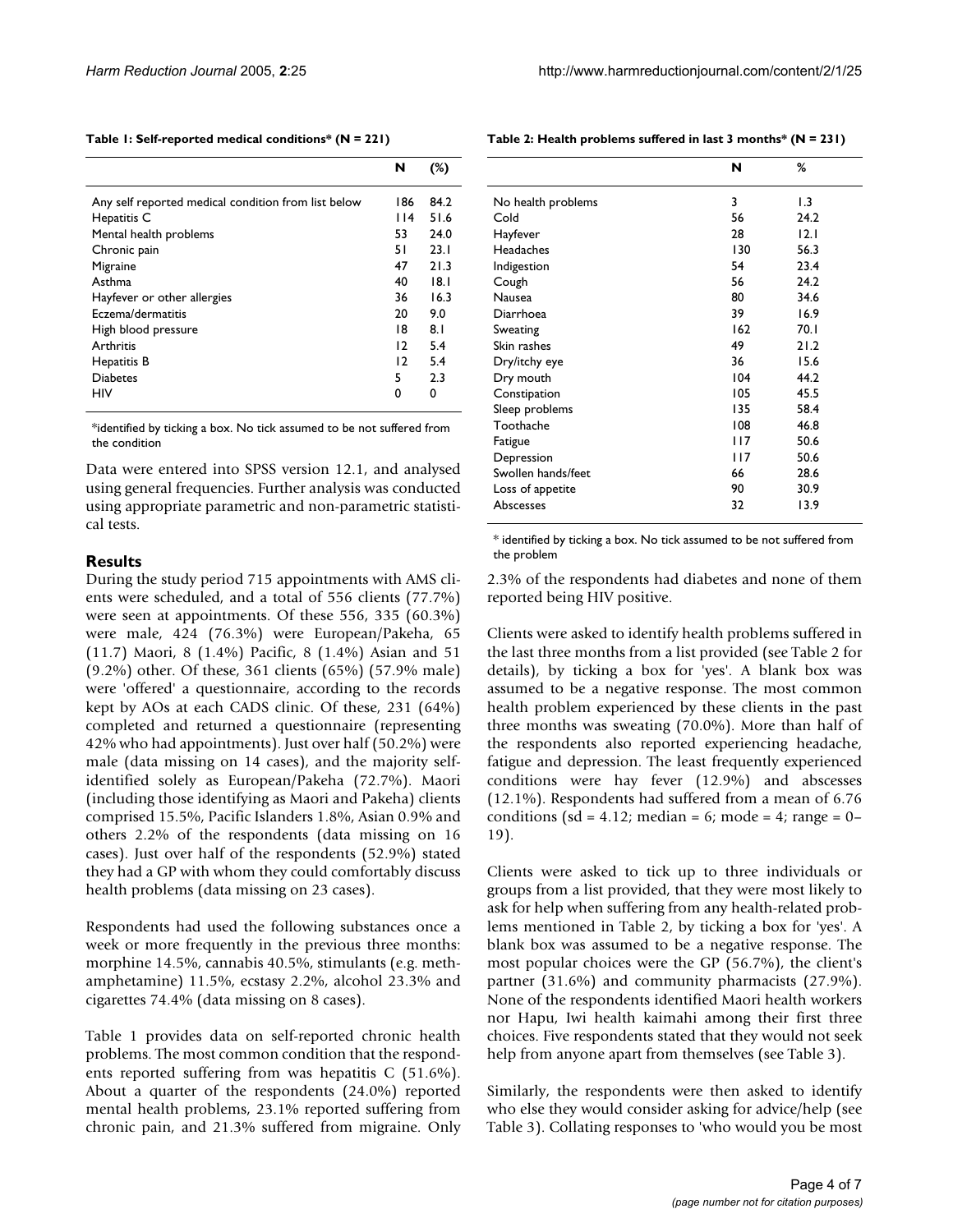likely to consult' and 'who else would you consult', 93% of respondents indicated GPs, 69% community pharmacists and 61% AMS case managers. Around half indicated lay people such as family, friends or partner.

Respondents were asked to indicate, from a list provided, why they would not contact a community pharmacist for help, by ticking a box for 'yes'. A blank box was assumed to be a negative response (respondents could choose up to 3 reasons) – see Table 4. The most common reason for not seeking help from a community pharmacist was financial. The second and third most common reasons for not asking for help were that people preferred to wait for the problem to get better, and that they believed pharmacists did not understand their problems. In addition, 15.3% of people would not ask a pharmacist for help as they felt lack of privacy was an issue, and 12.4% of them had concerns about confidentiality.

Respondents were also asked to indicate how many times they had seen a GP, pharmacist, case manager, dentist, AMS doctor or needle exchange staff for help in the previous three months. Overall the number of consultations with health professionals was very low. Data were not normally distributed with some individuals being high users (e.g. 10–15 consultations in last three months), and the majority having no consultations. With the exception of GPs (median = 1), the median for all other health professionals was 0 (data missing on 14 cases).

# **Discussion**

This study represents the first published study which has specifically explored New Zealand methadone clients' primary healthcare needs and from whom they access treatment. The results indicate that this is a group that suffers a range of health problems similar to those encountered in the general population. Problems considered to be associated with drug use (and opiate use in particular) were reported by a large proportion of users – e.g. dental problems, insomnia, depression and constipation. Respondents also reported a high mean number of individual health problems, indicating there is a need for provision of primary healthcare to this group. Care in interpreting these results may however be needed for items such as depression, which are based on self-report and may not have actually been diagnosed.

The most likely individual to be contacted for support with healthcare was the GP, followed by a person's partner. Indeed friends and family also featured quite strongly, possibly indicating a high reliance on the lay health network over health professionals. Reasons for this need to be explored further, but results from this study indicate that for pharmacists at least, cost is a major barrier – being cited by two fifths of respondents and 'waiting until things get better' being second and a possibly proxy for cost. In the UK, the National Health Service has introduced a 'minor ailments scheme' in which community pharmacists are able to 'prescribe' to individuals in certain financially disadvantaged groups (though not specifically drug users) 'over-the-counter' (OTC) treatments free of charge [30,31]. Such a scheme might be considered for methadone clients. However, further study needs to be undertaken into the cost of non-treatment.

Other barriers to accessing help from pharmacists included lack of privacy and concerns about confidentiality. These results echo those found in studies of drug using

| Table 3: Individuals or groups most likely to be consulted with regard to health problems in Table 2. (N = 215) |  |  |  |
|-----------------------------------------------------------------------------------------------------------------|--|--|--|
|-----------------------------------------------------------------------------------------------------------------|--|--|--|

| Individual or group                                                                                                                                             | *Most likely to consult<br>(can tick up to 3) |      | Who else would consult<br>(can tick as many as required) |      |
|-----------------------------------------------------------------------------------------------------------------------------------------------------------------|-----------------------------------------------|------|----------------------------------------------------------|------|
|                                                                                                                                                                 | N                                             | %    | N                                                        | %    |
| GP (doctor)                                                                                                                                                     | 122                                           | 56.7 | 84                                                       | 36.4 |
| Partner                                                                                                                                                         | 68                                            | 31.6 | 42                                                       | 18.2 |
| Pharmacist in chemist shop                                                                                                                                      | 60                                            | 27.9 | 95                                                       | 41.1 |
| Family/whanau <sup>1</sup> member                                                                                                                               | 47                                            | 21.9 | 62                                                       | 26.8 |
| AMS Case manager                                                                                                                                                | 45                                            | 20.9 | 93                                                       | 40.3 |
| Friend                                                                                                                                                          | 43                                            | 20.0 | 76                                                       | 32.9 |
| Chemist shop staff                                                                                                                                              | 15                                            | 7.0  | 37                                                       | 16.0 |
| Needle exchange staff                                                                                                                                           |                                               | 0.5  | 17                                                       | 7.4  |
| Maori health worker                                                                                                                                             | 0                                             | 0.0  |                                                          | 2.2  |
| Hapu, Iwi health kaimahi <sup>2</sup>                                                                                                                           | 0                                             | 0.0  |                                                          | 0.9  |
| Other (includes Alcohol and drug hotline, CADS doctor, dentist, fellow<br>methadone programme client, (mental health) nurse, therapist,<br>naturopath, cleric). | 12                                            | 5.6  | П                                                        | 4.8  |

\*(NB respondents could tick up to three from a list. Those ticking more than three were excluded from this analysis).

1Whanau is a Maori word which means "the extended family which includes the nuclear family, and aunts, uncles and cousins". [http://](http://www.justice.govt.nz/pubs/reports/1998/maori_consultation/glossary.html) [www.justice.govt.nz/pubs/reports/1998/maori\\_consultation/glossary.html](http://www.justice.govt.nz/pubs/reports/1998/maori_consultation/glossary.html)

2Hapu, Iwi health kaimahi – a community worker based in a local Maori community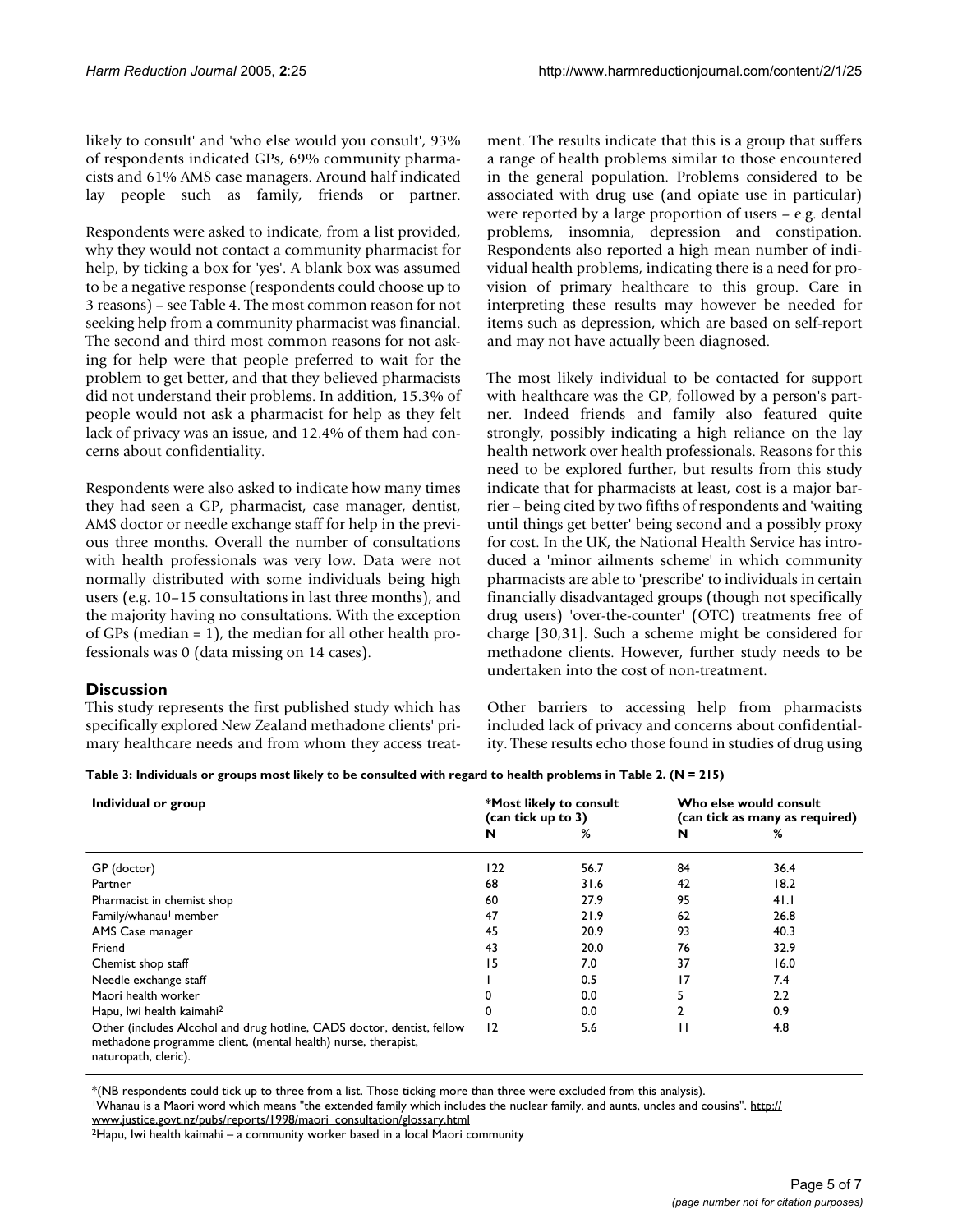**Table 4: Reasons for AMS clients not seeking treatment or advice from a community pharmacist when suffering from health problems identified in Table 2 (N = 208)**

|                                                       |    | ℅     |
|-------------------------------------------------------|----|-------|
|                                                       |    |       |
| Cannot afford it                                      | 88 | 42. I |
| Prefer to wait until the problem gets better          | 77 | 36.8  |
| Believing pharmacist lacks understanding about client | 38 | 18.2  |
| health problems                                       |    |       |
| Not private enough                                    | 32 | 15.3  |
| Concerns about confidentiality                        | 26 | 12.4  |
| Prefer to seek treatment and advice from someone else | 25 | 12.0  |
| Time consuming                                        | 13 | 6.2   |
| Have medicine at home                                 | 9  | 4.3   |
|                                                       |    |       |

(NB respondents could tick up to three from a list. Those ticking more than three were excluded from this analysis).

(Data missing on 1 case)

clients in Scotland [23-25]. The issue of privacy may be addressed by the introduction of private areas and in Scotland funding has been provided to pharmacists to do this as an asset for all patients. The issue of confidentiality needs to be addressed through client education – the pharmacists' code of ethics specifically precludes breach of confidentiality except in issues where a duty of care may supersede a code of confidentiality. Nonetheless, pharmacy staff may need to be specifically educated with regard to this.

A number of respondents had concerns about whether community pharmacists were knowledgeable enough to provide such healthcare. In general with regard to minor ailments this should not be an issue. However, there are drug-related contextual issues that may need to be covered in tailored, professional development programmes such as the relationship between drug use and dental problems, managing pain with OTC products and when to refer and the need for this requires further exploration. Another approach to overcoming this barrier is to provide education for methadone clients on the role of the pharmacist and their ability to manage such health problems.

Respondents reported a high rate of use of other substances such as cannabis, tobacco and alcohol. With regard to smoking, American studies have shown that many methadone clients want to quit and are favourable towards the use of nicotine-replacement-therapies (NRT) [32]. Community pharmacists have been shown to be effective in helping smokers to quit [33] and with appropriate collaboration with drug services may have an important role to play.

A number of limitations should be taken into account in interpreting and extrapolating results from this study. The response rate of those who were 'offered' a questionnaire was 65%, which is high for a survey that was unable to

employ a non-responder follow-up methodology. However, there are issues with regard to those who were not 'offered' a questionnaire – i.e. did they actually decline to take part, or were they simply missed during a busy clinic day. Furthermore, despite a requirement for clients to be seen once every 3 months, only 556/715 attended appointments. It maybe that those not attending are very stable on treatment; however, there may also be some who did not attend because they were unwell, and as such this potential bias needs to be taken into account. Thus, while a 65% response rate from those given a questionnaire was high, generalisations to the whole of the methadone clients in the study should be made with caution. The sample of respondents also under-represents males and slightly over-represents Maori when compared with data for all attendees during the study time period.

In designing the study it was initially envisaged that only those 'minor ailments' that might be attended to by community pharmacists would be included in the study. However, feedback from AMS staff indicated that they would like a number of other conditions or symptoms included such as depression, loss of appetite and abscesses – issues much less likely to be managed in community pharmacy. When asking respondents whom they would be most likely to contact about any of these health issues, and with high proportions reporting they suffered from depression for example, the results are thus likely to be skewed away from the community pharmacist. Ideally, respondents would have been asked whom they would have consulted for each condition, but this would have made the questionnaire too complex and may possibly have compromised a good response rate.

#### **Conclusion**

Methadone clients in this study indicated that they suffered a number of general health problems, but in many cases were likely to seek help from a GP or their own partner, before seeking help from pharmacists. They also indicated that they might simply wait for problems to resolve. However, a significant proportion cited the community pharmacist as a person whom they would be most likely to contact, and the barriers towards consulting pharmacists in the main, are resolvable. In particular issues around cost, pharmacist training and reorientation of premises to allow for improved privacy need to be taken into consideration when attempting to expand a harm reduction role for pharmacists with this client group. Furthermore, there seems to be a need to address clients' beliefs about the community pharmacist's role in the provision of healthcare.

# **Competing interests**

The author(s) declare that they have no competing interests.